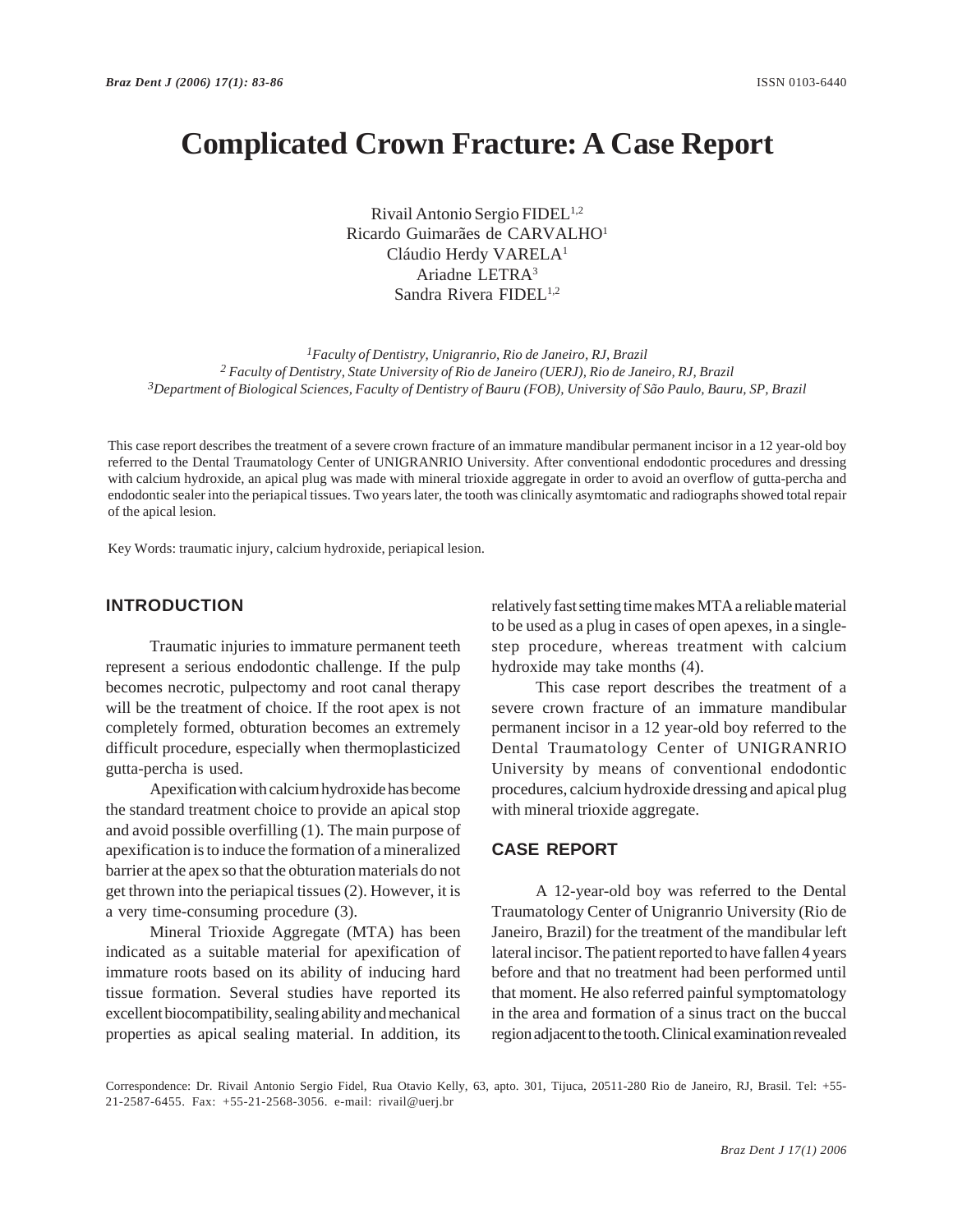a complicated crown fracture and mobility of the mandibular left lateral incisor. Edema and a sinus tract were also associated. In addition, the tooth failed to respond to thermal or eletric pulp testing.

Periapical radiographs demonstrated an incompletely formed root apex and a large radiolucent area (Fig. 1). With a rubber dam in place and after access opening, root canal instrumentation was performed using a crown-down technique. The working length was established at 1 mm short of the radiographic apex. Copious irrigation with 2.5% sodium hypochlorite was done throughout cleaning and shaping procedures. The canal was dressed with a calcium hydroxide paste (PMCC, SS White Artigos Dentários Ltda., Rio de Janeiro, RJ) (Fig. 2) and the access cavity sealed with a temporary glass ionomer cement (SSWhite). Calcium hydroxide dressing was changed at 3-month intervals over 1 year. Radiographic examination at this time revealed excellent healing. There was trabecular bone formation and the radiolucent area was considerably smaller.

The option for root canal obturation was made. Mineral trioxide aggregate (MTA; Dentsply-Maillefer, Ballaigues, Switzerland) was used to provide an apical plug and avoid extrusion of the root fillings (Fig. 3). Hardness of the apical plug was checked after 2 weeks and the canal was obturated with thermoplasticized gutta-percha and an endodontic sealer (Fig. 4).



Figure 1. Preoperative radiograph showing mandibular left lateral incisor and large periapical lesion associated.



Figure 3. Radiograph showing the apical plug of MTA. Figure 4. Post obturation radiograph, final result.



Figure 2. Radiograph showing intracanal dressing with calcium hydroxide.

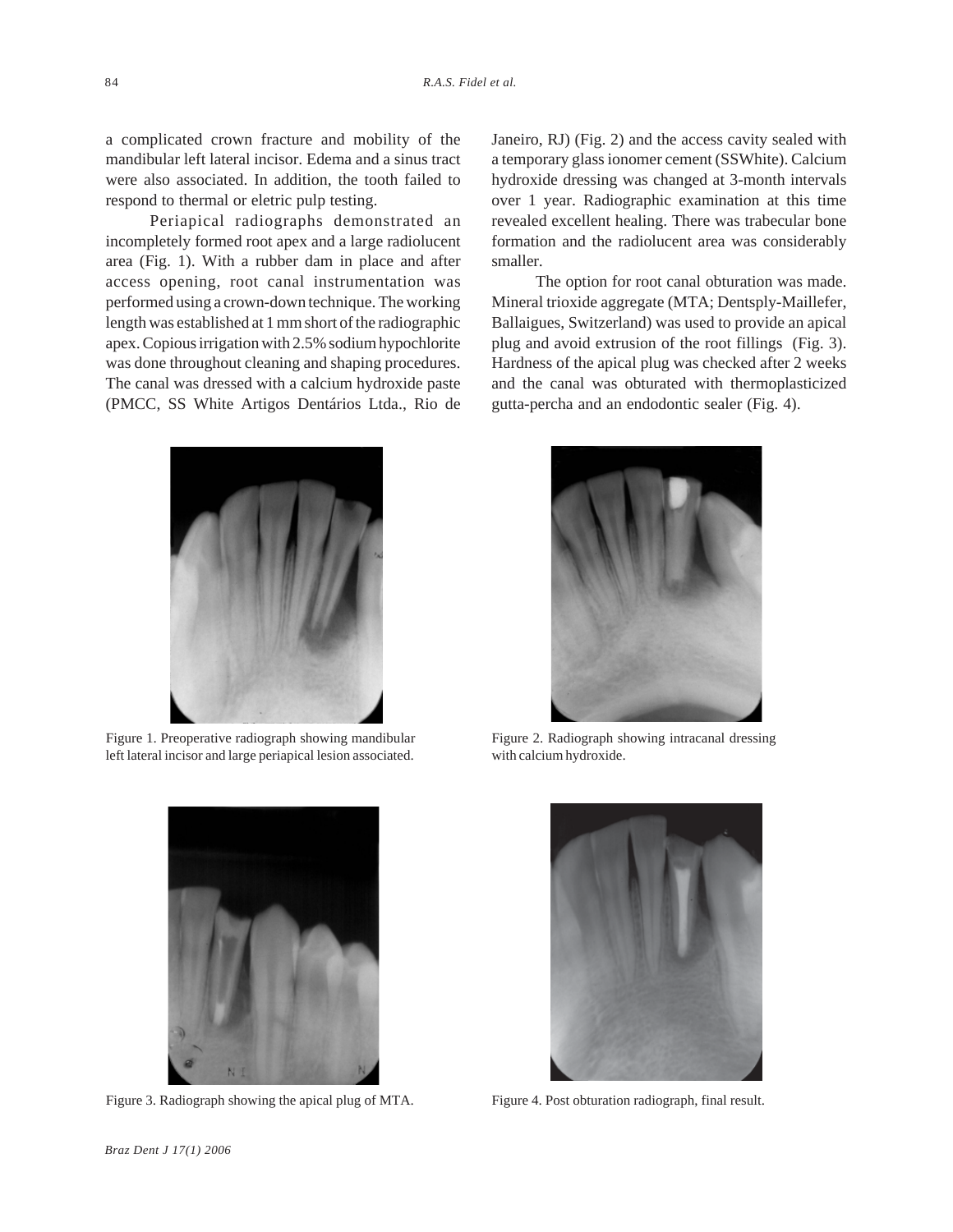Two-year follow-up radiographs showed decrease of the radiolucent area and healing of the periapical tissues. Although a vertical bone defect is observed radiographically, the lateral incisor was clinically asymptomatic without mobility (Fig. 5).



Figure 5. 24-month follow-up radiograph.

## **DISCUSSION**

Necrotic pulp provides nutrients for pathogenic bacteria to grow and form a periapical lesion (5). The diagnosis of pulp necrosis should be based on clinical findings such as changes in tooth color, absence of sensitivity to thermal or electrical stimuli, presence of sinus tract or radiographic periapical inflammatory changes (6). In the case hereby reported, clinical and radiographic signs indicated pulp necrosis.

The primary goal of endodontic therapy is to reduce microorganisms to a minimum and remove irritants and necrotic tissue from the root canal system. In that way, mechanical instrumentation is allied to copious irrigation with antimicrobial solutions capable of dissolving organic tissue.

Apexification is aimed at the formation of a mineralized barrier in the root apex in such a way that gutta-percha can be condensed properly in the main canal space (2). Calcium hydroxide has been extensively used to accomplish apical closure due to its apparent ability to stimulate hard tissue formation (7). However, the use of calcium hydroxide in these cases presents some disadvantages such as the extended time required

to form the mineralized barrier (8). In spite of this, treatment with calcium hydroxide has resulted in complete periapical healing, or in dramatic reduction of periapical lesions, especially in young patients, within 1 to 3 months after treatment (5). Healing was observed as early as 3 months after treatment in this case.

As soon as the periapical lesion showed some reduction in size, an apical plug of 3 to 5 mm of MTA was placed at the apex to avoid overflow of the obturating materials. Mineral trioxide aggregate has been considered an excellent root-end filling material as it provides good sealing ability and is biocompatible to periapical tissues, being considered the only effective material able to create an artificial apical seal of incomplete root apices (4). MTA is also known for its excellent biological properties and low citotoxicity allowing adequate healing of the periapical tissues (9).

In the case reported in this paper, non-surgical, conventional root canal treatment was successful in healing a large periapical lesion. Several factors such as the removal of pathogenic bacteria from the root canal, intracanal dressing with calcium hydroxide and rootend filling with MTA contributed to the success of the treatment.

#### **RESUMO**

O presente relato descreve o tratamento de uma fratura coronária severa em um incisivo inferior esquerdo de ápice incompletamente formado, em um paciente de 12 anos de idade indicado ao Centro de Traumatologia Dental da Universidade Unigranrio. Após os procedimentos endodônticos convencionais e medicação intracanal com pasta de hidróxido de cálcio, foi realizado um tampão apical com agregado de trióxido mineral na tentativa de evitar um extravasamento de guta-percha e cimento endodôntico para os tecidos periapicais. Após 2 anos de proservação, o dente se encontrava assintomático e o exame radiográfico mostrou o reparo completo da lesão apical.

## **REFERENCES**

- 1 . Habert H. One-step apexification without calcium hydroxide. J Endod 1996;22:690-692.
- 2 . Weisenseel J, Hicks L, Pelleu G. Calcium hydroxide as an apical barrier. J Endod 1987;13:1-5.
- 3 . Maroto M, Barberia E, Planells P, Vera V. Treatment of a non-vital immature incisor with mineral trioxide aggregate (MTA). Dent Traumatol 2003;19:165-169.
- 4. Hayashi M, Shimizu A, Ebisu S. MTA for obturation of mandibular central incisors with open apices: case report. J Endod 2004;30:120-122.
- 5 . Öztan M. Endodontic treatment of teeth associated with a large periapical lesion. Int Endod J 2002;35:73-78.